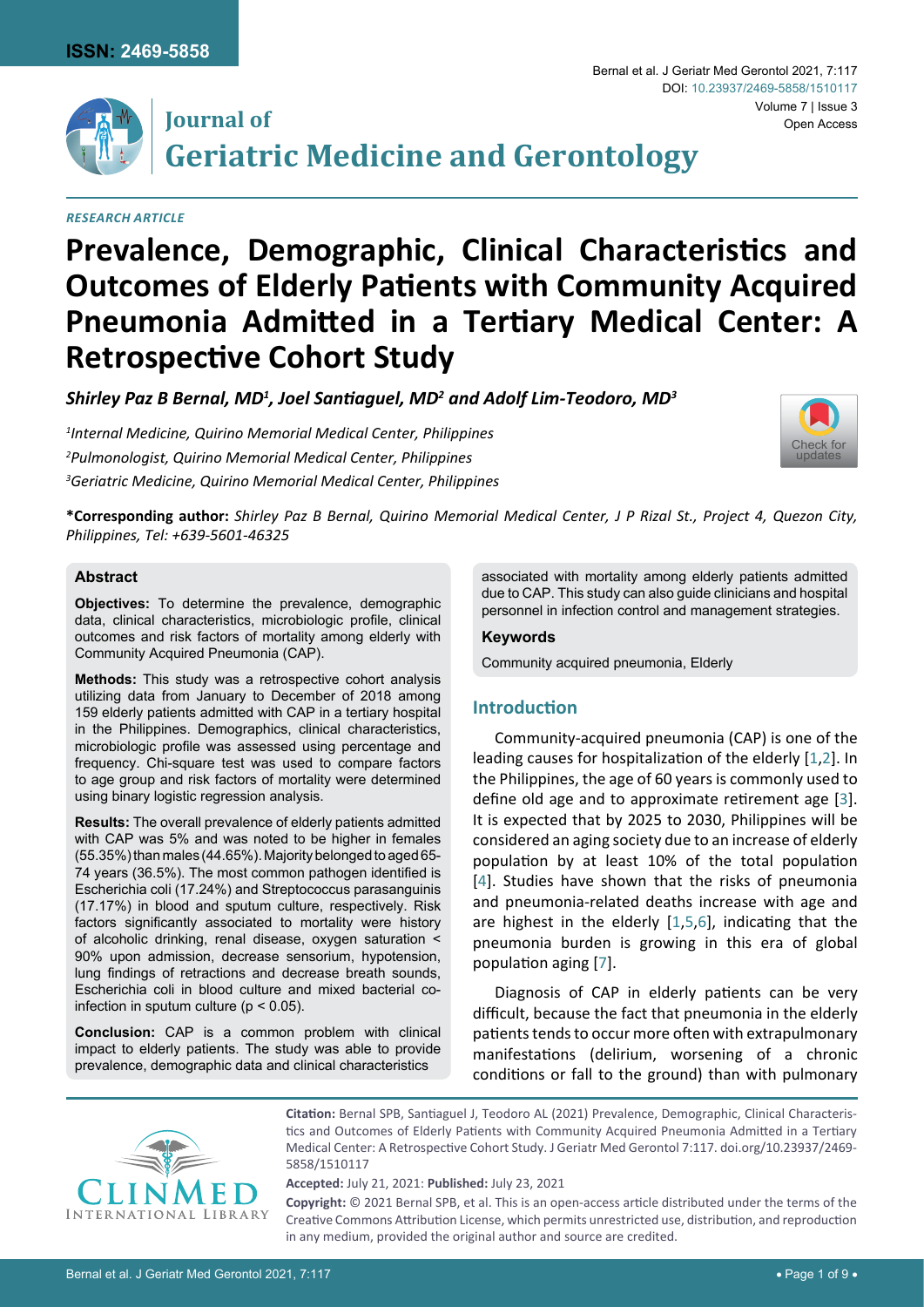findings [[2](#page-8-1)]. Nonspecific symptoms, such as loss of appetite, decline in functioning, mental status changes, worsening of underlying diseases, incontinence and falls may be the presenting signs of infection [[8](#page-8-8)]. The burden of pneumonia is higher among elderly and they are associated with uncommon pathogens than in adult CAP. This category most likely represents multifactorial conditions. Clinical features, drug pharmacokinetics and pharmacodynamics, adverse effects, and outcomes differ in CAP depending on patient age, as age can affect the effectivity of specific antibiotic regimens on clinical outcomes. Current guidelines do not offer specific recommendations for the management of CAP in elderly patients [\[2](#page-8-1),[9](#page-8-9)]. Studies have important implications for effective pneumonia control programs in the aging society. There are limited studies on community acquired pneumonia among geriatric patients in the Philippines. Only pediatric and adult age group had available guidelines for community acquired pneumonia in recent years. There are no specific guidelines for elderly individuals who have higher risk of contracting pneumonia, they usually exhibit atypical symptoms that are not conventional and could lead to mismanagement.

This research serves as a baseline study and aims to provide quantitative information on elderly patients with community acquired pneumonia. Results from this study, might help to modify and expand the current guideline for adult community acquired pneumonia. The study may also be used as evidence for strong implementation and monitoring of public health actions such as Pneumococcal vaccination among elderly and creation of better health programs for elderly patients.

# **Objectives**

To determine the prevalence, demographics, clinical characteristics and outcomes, microbiologic profile and risks factors for mortality of elderly patients with community acquired pneumonia admitted at Quirino Memorial Medical Center from January 2018-December 2018.

# **Methodology**

The study used convenient sampling which includes all elderly patients admitted from January-December 2018, and from this population, elderly cases with impression of community acquired pneumonia who satisfies the inclusion and exclusion criteria was selected.

#### **Inclusion Criteria**

- 1. Age  $\geq 60$  years old.
- 2. Only the first from multiple admissions in the same year for the same patient was included.
- 3. Elderly patient diagnosed with community acquired pneumonia based on local clinical

practice guidelines of pneumonia in immunocompetent adult 2016 [[10\]](#page-8-7).

#### **Exclusion Criteria**

- 1. Age < 60 years old.
- 2. Elderly patient admitted for reasons other than CAP and had pneumonia only during hospital stay or health care associated pneumonia.
- 3. Elderly patient with CAP but who had been initially treated in another institution.

All information on demographic data, clinical characteristics, microbiologic profile, co-morbidities was collected. Frequency and percentage were used to determine the microbiologic profile, clinical characteristics and co-morbidities of elderly patients with community acquired pneumonia. Chi-square test was used to compare these factors to age group. Binary logistic regression was used to determine the association of risks factors to mortality. STATA version 13.0 was used for data analysis. Null hypothesis was rejected at 0.05-alpha level of significance.

In accordance with Philippines Republic Act 10173 known as Data Privacy Act of 2012, all information gathered were used for this research only, the names and hospital number of the patients were not disclosed.



# **Results**

One hundred and fifty-nine elderly patients was diagnose with CAP with a prevalence rate of 5% (159/3256).

Patients were categorized into four age groups: 23.3% (n = 37) of patients aged 60-64 years, 36.5% (n = 58) aged 65-74 years which represents majority of our patients. Followed by 27.0% (n = 43) patients aged 75-84 years and 13.2% (n = 21) patients aged  $\geq$  85 years. The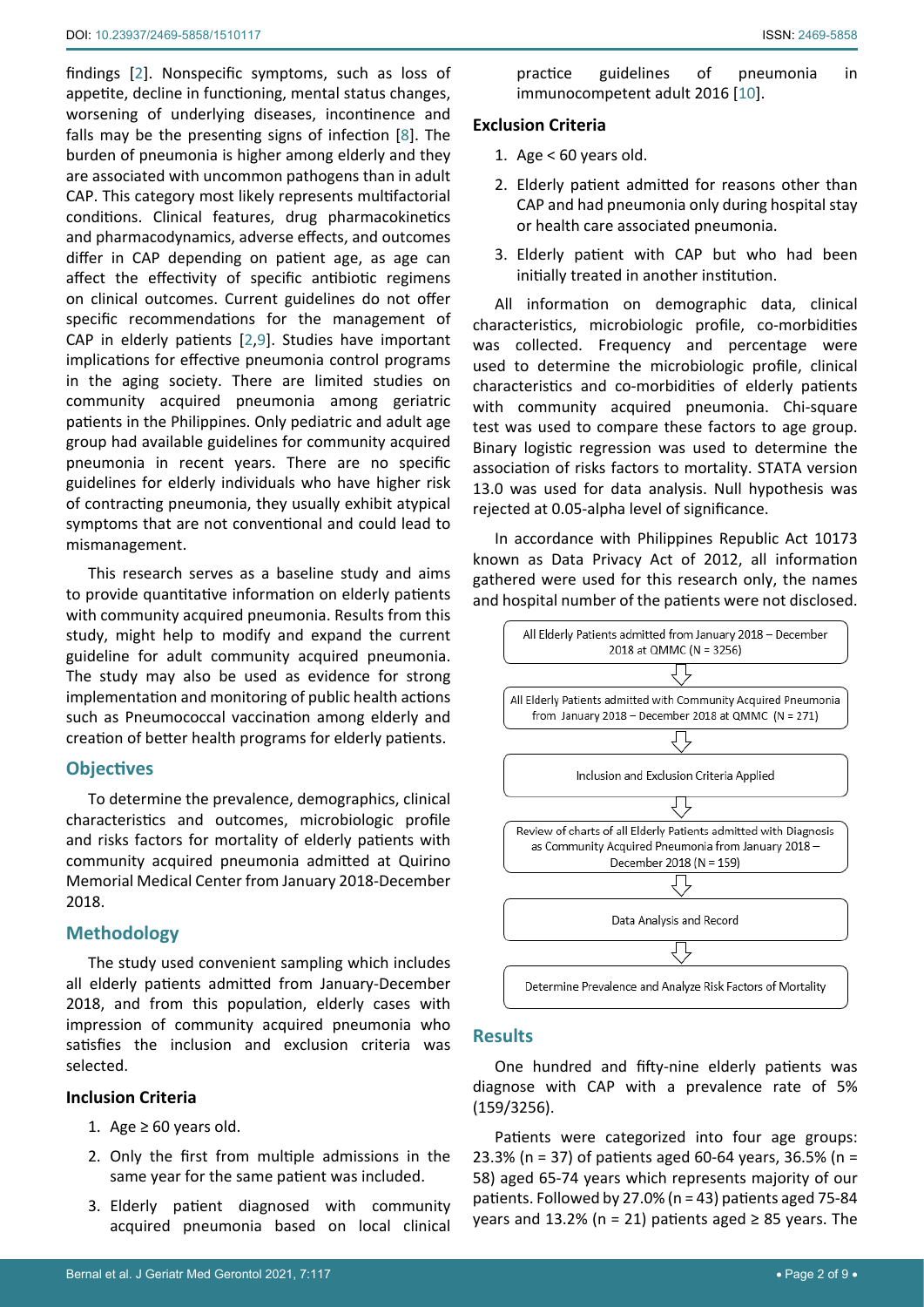age range was 60 to 99 years, the average age was 72.7 years, and the median age was 71 years. Demographic and baseline clinical characteristics of study patients were shown in [Table 1](#page-2-0) according to age.

<span id="page-2-0"></span>

| Table 1: Demographic and clinical characteristics of study patients according to age. |  |  |
|---------------------------------------------------------------------------------------|--|--|
|                                                                                       |  |  |

| <b>Characteristics</b> | $n = 159$ (%) | <b>Age Group</b> | P value     |             |             |       |
|------------------------|---------------|------------------|-------------|-------------|-------------|-------|
|                        |               | 60-64 year       | 65-74 year  | 75-84 year  | ≥ 85 year   |       |
|                        |               | $(n = 37)$       | $(n = 58)$  | $(n = 43)$  | $(n = 21)$  |       |
| Gender                 |               |                  |             |             |             | 0.037 |
| Male                   | 71 (44.65%)   | 18 (48.65%)      | 33 (56.9%)  | 13 (30.23%) | 7 (33.33%)  |       |
| Female                 | 88 (55.35%)   | 19 (51.35%)      | 25 (43.1%)  | 30 (69.77%) | 14 (66.67%) |       |
| <b>Smoking</b>         | 62 (38.99%)   | 18 (48.65%)      | 26 (44.83%) | 12 (27.91%) | 6(28.57%)   | 0.141 |
| <b>Alcoholic</b>       | 48 (30.19%)   | 11 (29.73%)      | 24 (41.38%) | 10 (23.26%) | 3(14.29%)   | 0.073 |
| <b>Comorbidities</b>   |               |                  |             |             |             |       |
| <b>COPD</b>            | 25 (15.72%)   | 7 (18.92%)       | 8 (13.79%)  | 5(11.63%)   | 5 (23.81%)  | 0.566 |
| <b>Heart Failure</b>   | 28 (17.61%)   | 10 (27.03%)      | 5(8.62%)    | 9(20.93%)   | 4 (19.05%)  | 0.119 |
| Stroke                 | 17 (10.69%)   | 4 (10.81%)       | 9(15.52%)   | 3(6.98%)    | 1(4.76%)    | 0.422 |
| <b>Diabetes</b>        | 40 (25.16%)   | 12 (32.43%)      | 11 (18.97%) | 12 (27.91%) | 5 (23.81%)  | 0.661 |
| Liver Disease          | 6(3.77%)      | 4 (10.81%)       | 1(1.72%)    | 1(2.33%)    | 0           | 0.079 |
| <b>Renal Disease</b>   | 29 (18.24%)   | 7 (18.92%)       | 10 (17.24%) | 9(20.93%)   | 3(14.29%)   | 0.923 |
| Malignancy             | 13 (8.18%)    | 4 (10.81%)       | 3(5.17%)    | 3(6.98%)    | 3 (14.29%)  | 0.539 |

p-value < 0.5 - significant

<span id="page-2-1"></span>**Table 2:** Clinical manifestation and CXR findings of study patients according to age.

| <b>Findings</b>              | $n = 159$ (%) | <b>Age Group</b> |             |             |                |         |
|------------------------------|---------------|------------------|-------------|-------------|----------------|---------|
|                              |               | 60-64 year       | 65-74 year  | 75-84 year  | $\geq 85$ year | P value |
|                              |               | $(n = 37)$       | $(n = 58)$  | $(n = 43)$  | $(n = 21)$     |         |
| <b>Signs and Symptoms</b>    |               |                  |             |             |                |         |
| Cough                        | 111 (69.81%)  | 24 (64.86%)      | 40 (68.97%) | 31 (72.09%) | 16 (76.19%)    | 0.362   |
| Loss of Appetite             | 34 (21.38%)   | 7 (18.92%)       | 10 (17.24%) | 13 (30.23%) | 4 (19.05%)     | 0.424   |
| <b>Body Weakness</b>         | 42 (26.42%)   | 5(13.51%)        | 9(15.52%)   | 20 (46.51%) | $8(38.1\%)$    | 0.001   |
| Difficulty of Breathing      | 96 (60.38%)   | 26 (70.27%)      | 40 (68.97%) | 18 (41.86%) | 12 (57.14%)    | 0.023   |
| Fever                        | 53 (33.33%)   | 12 (32.43%)      | 17 (29.31%) | 17 (39.53%) | 7 (33.33%)     | 0.758   |
| Other Symptoms <sup>a</sup>  | 76 (47.8%)    | 18 (48.65%)      | 29 (50%)    | 23 (53.49%) | 6(28.57%)      | 0.285   |
| Decrease in sensorium        | 12 (7.55%)    | $(0\%)$          | 5(8.62%)    | 5(11.63%)   | 2(9.52%)       | 0.235   |
| Hypotension                  | 13 (8.18%)    | 4 (10.81%)       | 3(5.17%)    | 6 (13.95%)  | (0%)           | 0.185   |
| Crackles                     | 124 (77.99%)  | 31 (83.78%)      | 37 (63.79%) | 39 (90.7%)  | 17 (80.95%)    | 0.009   |
| Retractions                  | 16 (10.06%)   | 4 (10.81%)       | 7 (12.07%)  | 3(6.98%)    | 2 (9.52%)      | 0.864   |
| Decrease Breath Sounds       | 26 (16.35%)   | 7 (18.92%)       | 11 (18.97%) | 8(18.6%)    | $(0\%)$        | 0.192   |
| Others Signsb                | 68 (42.77%)   | 21 (56.76%)      | 22 (37.93%) | 18 (41.86%) | 7 (33.33%)     | 0.393   |
| <b>Vital Signs</b>           |               |                  |             |             |                |         |
| $HR \geq 30/min$             | 13 (8.18%)    | 6 (16.22%)       | 4 (6.9%)    | 3(6.98%)    | $0(0\%)$       | 0.153   |
| $PR \ge 125$                 | $7(4.4\%)$    | $2(5.41\%)$      | 3(5.17%)    | 2(4.65%)    | $0(0\%)$       | 0.767   |
| Temp $\leq$ 36 or $\geq$ 40C | 3(1.89%)      | $0(0\%)$         | 1(1.72%)    | 2(4.65%)    | $0(0\%)$       | 0.408   |
| $SBP < 90$ mmHg              | 15 (9.43%)    | 5(13.51%)        | $4(6.9\%)$  | 6 (13.95%)  | $0(0\%)$       | 0.224   |
| $DBP \leq 60$ mmHg           | 18 (11.32%)   | 7 (18.92%)       | 4 (6.9%)    | 7 (16.28%)  | $0(0\%)$       | 0.072   |
| $O2$ Saturation < 90%        | 41 (25.79%)   | 13 (35.14%)      | 15 (25.86%) | 9(20.93%)   | 4 (19.05%)     | 0.437   |
| <b>CXR Findings</b>          |               |                  |             |             |                |         |
| Infiltrate                   | 121 (76.1%)   | 30 (81.08%)      | 40 (68.97%) | 35 (81.4%)  | 16 (76.19%)    | 0.425   |
| Consolidation                | 11 (6.92%)    | $3(8.11\%)$      | 6 (10.34%)  | 2(4.65%)    | $(0\%)$        |         |
| Pleural effusion             | 17 (10.69%)   | 1(2.7%)          | 9 (15.52%)  | 5(11.63%)   | 2(9.52%)       |         |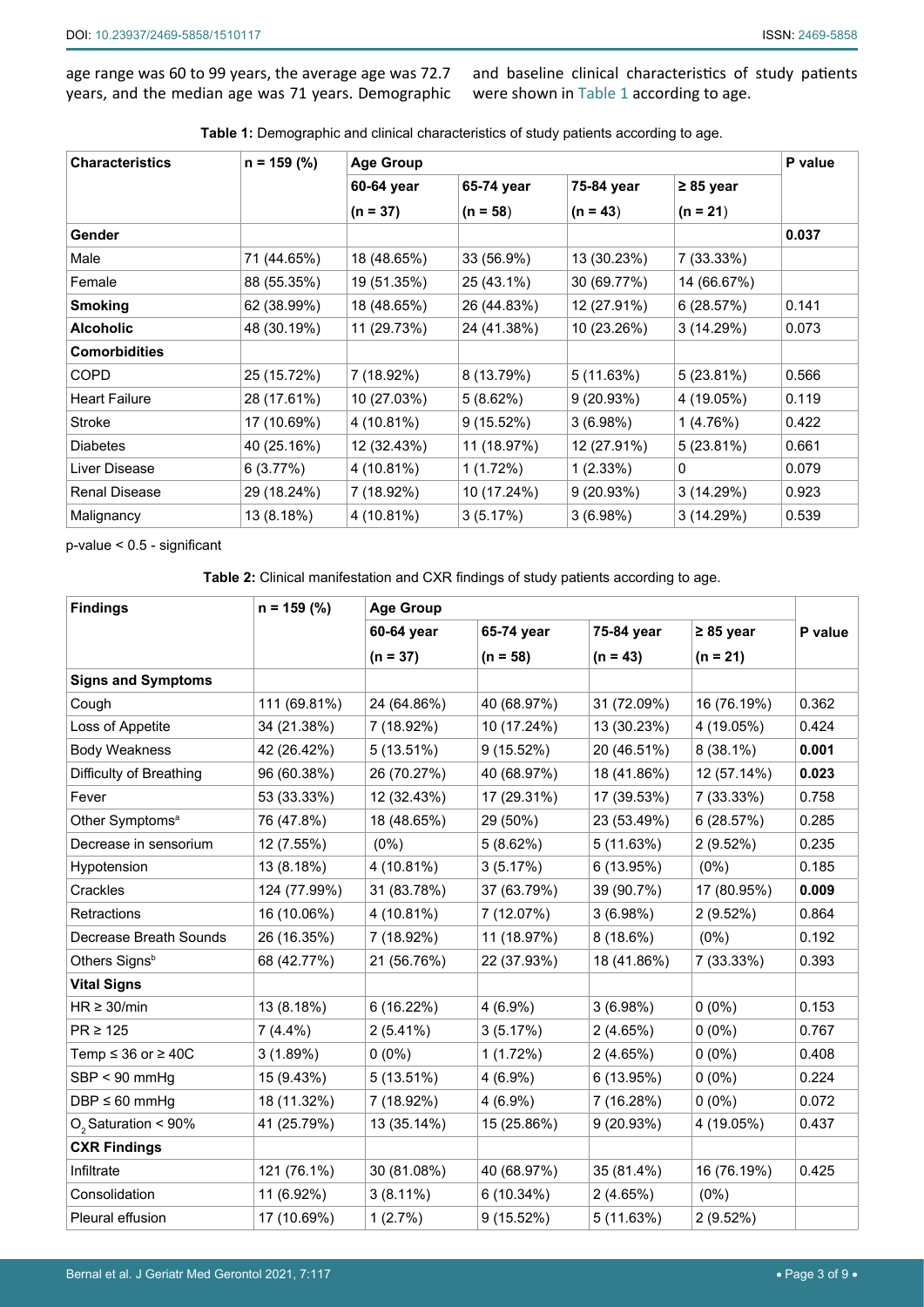| <b>Pneumonia Classification</b> |              |              |             |             |             | 0.278 |
|---------------------------------|--------------|--------------|-------------|-------------|-------------|-------|
| Moderate Risk                   | 127 (79.87%) | 32 (86.49%)  | 44 (75.86%) | 32 (74.42%) | 19 (90.48%) |       |
| High Risk                       | 32 (20.13%)  | $5(13.51\%)$ | 14 (24.14%) | 11 (25.58%) | $2(9.52\%)$ |       |
| <b>Outcome at Discharge</b>     |              |              |             |             |             | 0.784 |
| Survived                        | 122 (76.73%) | 29 (78.38%)  | 42 (72.41%) | 33 (76.74%) | 18 (85.71%) |       |
| <b>Died</b>                     | 37 (23.27%)  | 8(21.62%)    | 16 (27.59%) | 10 (23.26%) | 3(14.29%)   |       |

p-value <0.5-significant; ª**Other symptoms:** Chills, Rashes, chest pain, diaphoresis, easy fatigability, palpitation, bipedal edema, orthopnea, paroxysmal nocturnal dyspnea*, a*bdominal pain, vomiting, melena, dysphagia, loose watery stool, hematemesis, headache, dizziness, loss of consciousness, slurring of speech; *d*ysuria; hemoptysis; *j*oint Pain; <sup>b</sup> **Other Signs:** anterior Neck Mass, neck vein distention, wheezes, irregular rhythm, bradycardia, tachycardia, abdominal distention.

There were a higher percentage of female patients at 88 (55.35%) and gender was significant to age group with p-value of 0.037. This distribution showed that percentage of female patients were higher among those 60-64 years old, 75-84 years old, and  $\geq$  85 years old while male patients were higher among those aged 65- 74 years old. Smoking history was shown in 62 (38.99%) while 48 (30.19%) patients had history of alcoholic beverage consumption.

On admission, 136 (86%) of patients had an underlying co-morbidity with diabetes 40 (25.16%) being the most frequently, followed by renal disease 29 (18%) and heart failure 28 (17%). The rest of the demographic profile was not significant with p-value above 0.05. No data on history of vaccination and occupation gathered hence not included in the table.

The most common symptom was cough (69.81%), followed by difficulty of breathing (60.38%). Other symptoms such as chest pain, abdominal pain and vomiting compromise 47.8%. Overall, crackles were observed in 124 patients (77.99%), and decrease in breath sounds in 26 patients (16.35%). Other signs such as bipedal edema, wheezes and irregular heart rate were seen in 68 patients (42.77%). As shown in [Table 2](#page-2-1), age was significantly associated with body weakness (p  $= 0.001$ ), difficulty of breathing ( $p = 0.023$ ), and crackles  $(p = 0.009)$ . Body weakness and crackles were higher among those 75 years old and above while difficulty of breathing was higher among those 74 years old and below. Vital signs and the rest of the models were not significant to age with p-values above 0.05.

Among 159 patients included in the study, the most frequent chest x-ray findings upon admission were Infiltrates seen in 121 (76.1%), pleural effusion in 17 (10.69%) and consolidation in 11 (6.92%).

Upon admission, 122 (76.73%) patients were identified as having moderate-risk pneumonia and 37 (23.27%) patients as having high-risk pneumonia. A total of 37 patients died, hence the mortality rate of elderly patients admitted with CAP is 23.37%.

Blood culture on 2 different sites and sputum culture were evaluated. As shown in [Table 3](#page-4-1), the most common organism in blood culture was Escherichia coli (17.24%), and Staphylococcus hominis ss hominis (10.34%).

For Sputum Culture, the most common organism were Streptococcus parasanguinis (17.17%); ESBL negative Klebsiella pneumonia (12.12%), and mixed pathogen infection (8.08%), with Klebsiella and Acinetobacter growth with another bacteria as the most frequent co-infection.

Out of 122 patients who recovered, 114 (93.44%) were discharged without sequalae and 8 (6.56%) were discharged requiring oxygen at home. All patients admitted were given antibiotic treatment during hospitalization.

As shown in [Table 4](#page-4-0), using binary logistic regression analysis, the association was done among those who survived (without sequalae and with sequalae combined) and those who died. Those categories with "0a" mark were used as basis for comparison. Age and gender were not significant with p-values above 0.05.

Factors associated with increased risk in mortality among elderly with community acquired pneumonia are as follows: history of alcoholic drinking, renal disease, oxygen desaturation level of < 90% upon admission, decrease sensorium, hypotension, retractions & decrease breath sounds on physical examination, Escherichia coli in blood culture, mixed bacterial pathogen in sputum culture, and being classified as having high risk pneumonia (all p < 0.05).

# **Discussion**

The prevalence rate of pneumonia among elderly patients admitted in the study was 5%. In the Philippines, the incidence of CAP per 100,000 discharges is 4205 patients (4.2%) and when plotted against age group, it was noted to have a U-shaped curve indicating impact of burden on the youngest and oldest groups [[11](#page-8-10)]. The older group tended to have higher case fatality rate secondary to pneumonia.

Many studies reported that community acquired pneumonia has higher prevalence in male gender (usually aged 65-74) [[5](#page-8-4),[12](#page-8-11)-[15\]](#page-8-12), but in our study, it revealed that it is more commonly associated to female than male, this is because the female population in our country is more than males. Lifestyle factors such as smoking and alcohol drinking were associated with increased risk of mortality in pneumonia among elderly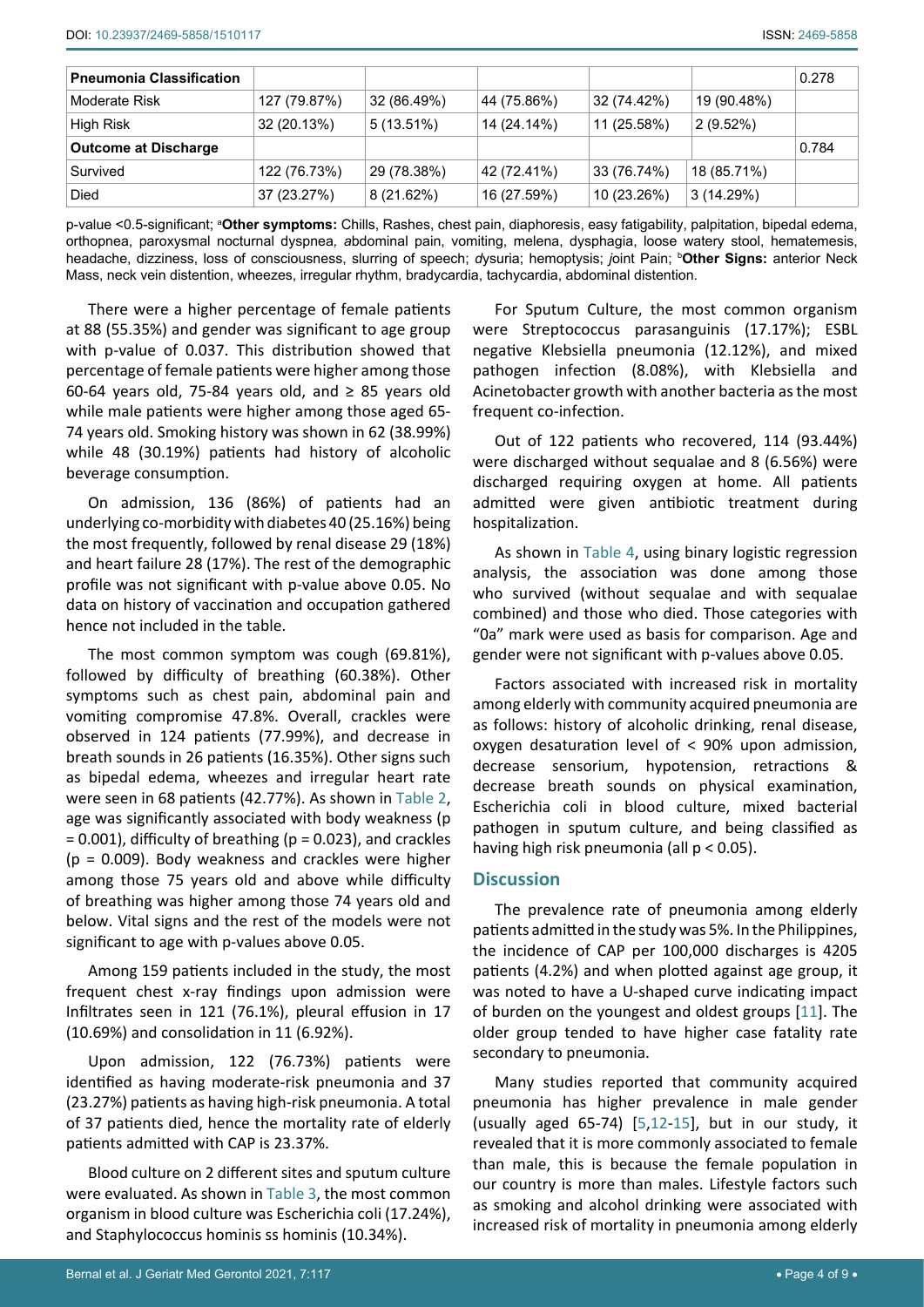#### <span id="page-4-1"></span>**Table 3:** Microbiological Profiles of Elderly Patients with Community-Onset Pneumonia.

|                                        | Total no. of Positive (%) |
|----------------------------------------|---------------------------|
| <b>Blood Culture</b>                   | $n = 59$                  |
| No Growth in 2 Specimen                | 22 (37.93%)               |
| Escherichia coli                       | 10 (17.24%)               |
| Staphylococcus hominis ss homini®a     | 6 (10.34%)                |
| Micrococcus luteus <sup>a</sup>        | 4 (6.90%)                 |
| Klebsiella pneumoniae ss pneumonia     | 2(3.45%)                  |
| Methylcobacterium spp <sup>a</sup>     | 2(3.45%)                  |
| Salmonella spp <sup>a</sup>            | $2(3.4\%)$                |
| Others <sup>b</sup>                    | 11 (18.64%)               |
| <b>Sputum Culture</b>                  |                           |
| Streptococcus parasanguinisa           | 17 (17.17%)               |
| Klebsiella pneumoniae, ESBL negative   | 12 (12.12%)               |
| No Growth                              | 7 (7.07%)                 |
| Candida ssp non-albican <sup>s</sup> a | 6(6.06%)                  |
| Pantoea agglomerans                    | 6(6.06%)                  |
| Sphingomonas paucimobilis              | 6(6.06%)                  |
| Acitenobacter baumannii                | 6(6.06%)                  |
| Enterobacter cloacae                   | 5(5.05%)                  |
| Klebsiella pneumoniae, ESBL positive   | $4(4.04\%)$               |
| Escherichia coli                       | 3(3.03%)                  |
| Pseudomonas aeruginosa                 | 3(3.03%)                  |
| Enterobacter aerogenes                 | 2(2.02%)                  |
| Serratia marcescens                    | 2(2.02%)                  |
| Others <sup>c</sup>                    | 12 (12.12%)               |
| Mixed Pathogen <sup>d</sup>            | 8(8.08%)                  |

ESBL (Extended spectrum beta-lactamase)

a Bacterial Contaminant

 $^{\rm b}$ Staphylococcus epidermidisª, Acrococcus viridansª, Staphylococcus capraeª, Pseudomonas oryzihabitans, Enterobacter cloacae, *Pseudomonas aeruginosa*, *Pasteurella pneumotropica*<sup>a</sup> , *Sphingomonas paucimobilis*, *Staphylococcus xylosus*<sup>a</sup> , *Chryseomonas luteola*, *Streptococcus haemolyticus* Group B

 $^{\circ}$ Raoultella ornithinolytica, Klebsiella oxytoca, Enterococcus casseliflavus, Bacillus sppª, Aeromonas sobriaª, Cronobacter *sakazakii*, *Proteus mirabilis*, *Pseudomonas luteola*, *Serratia ficaria*, *Serratia fonticola*, *Staphylococcus hominis ss hominis*<sup>a</sup>

d *Acitenobacter baumannii* and *Pseudomonas aeruginosa*, *Acitenobacter baumannii* and *Stenotrophomonas maltophilia*, *Acitenobacter iiwoffil* and *Sphingomonas paucimobilis*, *Bacillus* spp and *Candida* ssp non-albicans, *Enterobacter cloacae* and *Sphingomonas paucimobilis*, *Klebsiella pneumoniae* ss ozanae and *Pseudomonas luteola* and Candida ss non-albicans, *Klebsiella pneumoniae* and *Enterobacter cloacae* complex, *Klebsiella pneumoniae* and *Pseudomonas aeruginosa*.

<span id="page-4-0"></span>**Table 4:** Factors Associated with Mortality among Elderly Patients with Community-Acquired Pneumonia.

| <b>Factors</b>             | <b>Geriatric Cases with CAP</b> |                      |             |                                                   |         |  |  |
|----------------------------|---------------------------------|----------------------|-------------|---------------------------------------------------|---------|--|--|
|                            | Survived ( $n = 122$ )          |                      |             | Died (n = 37) Binary Logistic Regression Analysis |         |  |  |
|                            | <b>Without Sequalae</b>         | <b>With Sequalae</b> |             | <b>RR</b>                                         | P-value |  |  |
|                            | $n = 114$ (%)                   | $n = 8$ (%)          |             |                                                   |         |  |  |
| <b>Demographic Factors</b> |                                 |                      |             |                                                   |         |  |  |
| <b>Age Groups</b>          |                                 |                      |             |                                                   |         |  |  |
| 60-64 year                 | 28 (24.56%)                     | 1(12.5%)             | 8(21.62%)   | $1.40(0.31-6.23)$                                 | 0.660   |  |  |
| 65-74 year                 | 40 (35.09%)                     | 2(25%)               | 16 (43.24%) | $1.60(0.39-6.52)$                                 | 0.509   |  |  |
| 75-84 year                 | 28 (24.56%)                     | 5(62.5%)             | 10 (27.03%) | $1.59(0.37 - 6.76)$                               | 0.529   |  |  |
| $\geq 85$ year             | 18 (15.79%)                     | $0(0\%)$             | $3(8.11\%)$ | 0a                                                |         |  |  |
| Gender                     |                                 |                      |             |                                                   |         |  |  |
| Male                       | 49 (42.98%)                     | 1(12.5%)             | 21 (56.76%) | $1.09(0.39-2.69)$                                 | 0.968   |  |  |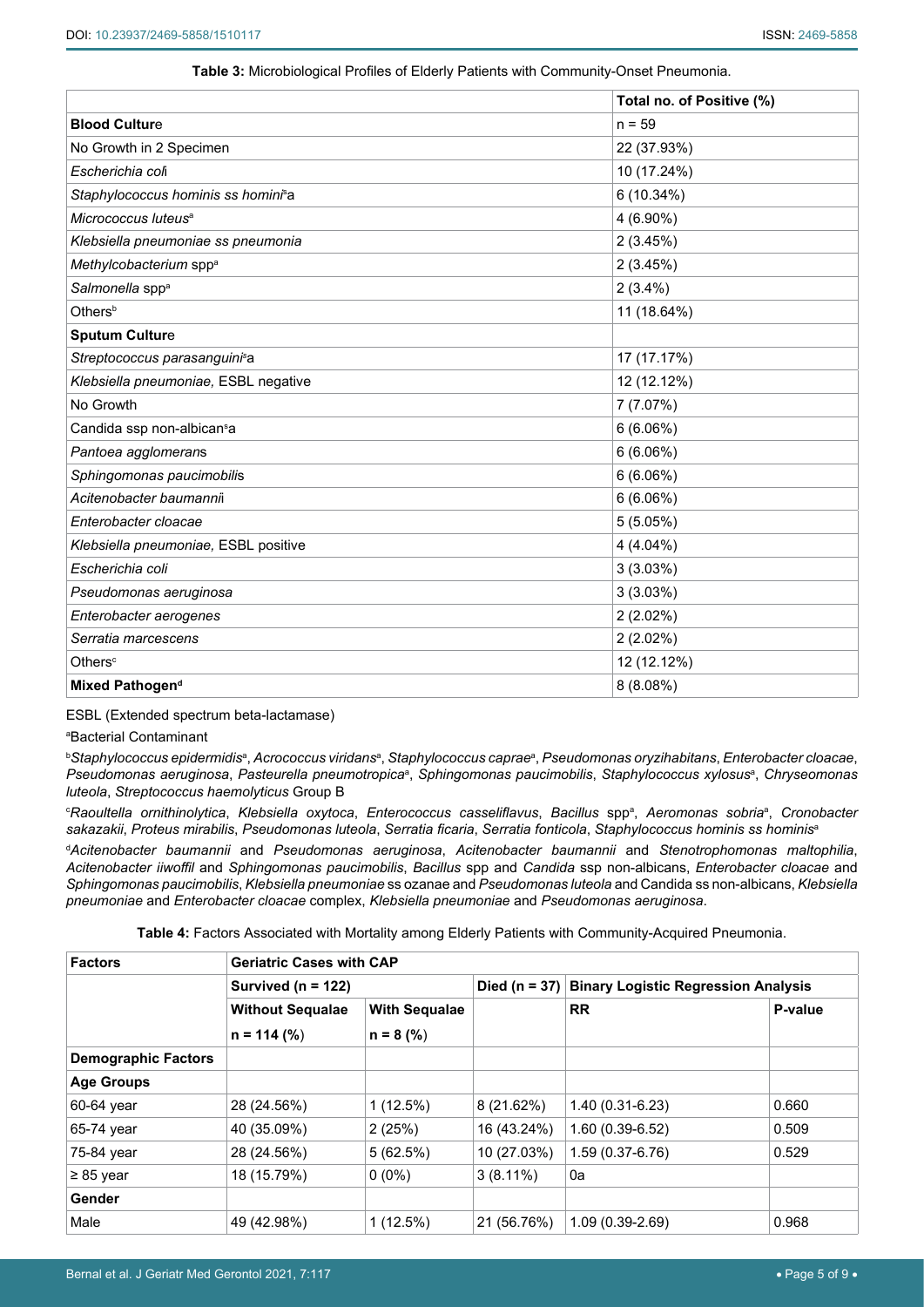| Female                                         | 65 (57.02%) | 7 (87.5%) | 16 (43.24%) | 0a                     |       |
|------------------------------------------------|-------------|-----------|-------------|------------------------|-------|
| Smoking                                        | 40 (35.09%) | 3(37.5%)  | 19 (51.35%) | $0.63(0.18-2.24)$      | 0.480 |
| Alcoholic                                      | 27 (23.68%) | 2(25%)    | 19 (51.35%) | 4.57 (1.19-17.49)      | 0.027 |
| <b>Comorbidities</b>                           |             |           |             |                        |       |
| COPD                                           | 20 (17.54%) | 2(25%)    | $3(8.11\%)$ | $0.35(0.09-1.38)$      | 0.133 |
| <b>Heart Failure</b>                           | 17 (14.91%) | 1(12.5%)  | 10 (27.03%) | $2.09(0.80 - 5.51)$    | 0.135 |
| Stroke                                         | 12 (10.53%) | $(0\%)$   | 5(13.51%)   | $0.98(2.89-3.35)$      | 0.979 |
| <b>Diabetes</b>                                | 32 (28.07%) | 1(12.5%)  | 7 (18.92%)  | $0.57(0.21 - 1.52)$    | 0.260 |
| Liver Disease                                  | 2(1.75%)    | 1(12.5%)  | $3(8.11\%)$ | 2.99 (0.39-22.87)      | 0.291 |
| Renal Disease                                  | 14 (12.28%) | 2(25%)    | 13 (35.14%) | 3.16 (1.25-7.98)       | 0.015 |
| Malignancy                                     | 8 (7.02%)   | 3(37.5%)  | 2(5.41%)    | $0.90(0.17-4.79)$      | 0.901 |
| <b>Vital Signs</b>                             |             |           |             |                        |       |
| $HR \geq 30/min$                               | 4(3.51%)    | 3(37.5%)  | 6 (16.22%)  | $1.04(0.24-4.55)$      | 0.959 |
| $PR \ge 125$                                   | 4(3.51%)    | $0(0\%)$  | $3(8.11\%)$ | 1.82 (0.31-10.66)      | 0.508 |
| Temp $\leq$ 36 or $\geq$ 40 °C                 | 3(2.63%)    | $0(0\%)$  | $0(0\%)$    | $5.40 \times 10^{-07}$ | 0.999 |
| SBP < 90 mmHg                                  | 4(3.51%)    | 1(12.5%)  | 10 (27.03%) | $1.42 \times 10^{+07}$ | 0.999 |
| $DBP \leq 60$ mmHg                             | 7(6.14%)    | 1(12.5%)  | 10 (27.03%) | $3.70 \times 10^{-07}$ | 0.999 |
| O <sub>2</sub> Saturation < 90%                | 19 (16.67%) | 4 (50%)   | 18 (48.65%) | 2.68 (1.10-6.55)       | 0.031 |
| <b>Signs</b>                                   |             |           |             |                        |       |
| Decrease in sensorium                          | 3(2.63%)    | 2(25%)    | 7 (18.92%)  | $5.53(1.35-22.61)$     | 0.017 |
| Hypotension                                    | 3(2.63%)    | 1(12.5%)  | 9(24.32%)   | 7.05 (1.75-28.42)      | 0.006 |
| Crackles                                       | 87 (76.32%) | 7 (87.5%) | 30 (81.08%) | $1.87(0.61 - 5.68)$    | 0.271 |
| Retractions                                    | $8(7.02\%)$ | $0(0\%)$  | 8 (21.62%)  | 3.59 (1.04-12.39)      | 0.043 |
| Decrease in Breath<br>Sounds                   | 15 (13.16%) | 2(25%)    | 9(24.32%)   | 4.27 (1.39-13.12)      | 0.011 |
| <b>Others Signs</b>                            | 47 (41.23%) | 4 (50%)   | 17 (45.95%) | 1.56 (0.66-3.67)       | 0.307 |
| <b>Symptoms</b>                                |             |           |             |                        |       |
| Cough                                          | 83 (72.81%) | 7 (87.5%) | 21 (56.76%) | $0.48(0.21 - 1.11)$    | 0.085 |
| Loss of Appetite                               | 20 (17.54%) | 3(37.5%)  | 11 (29.73%) | 1.52 (0.61-3.78)       | 0.368 |
| <b>Body Weakness</b>                           | 25 (21.93%) | 3(37.5%)  | 14 (37.84%) | 2.18 (0.88-5.38)       | 0.093 |
| Difficulty of Breathing                        | 68 (59.65%) | 5(62.5%)  | 23 (62.16%) | 1.88 (0.77-4.59)       | 0.166 |
| Fever                                          | 39 (34.21%) | 3(37.5%)  | 11 (29.73%) | $0.99(0.43 - 2.30)$    | 0.983 |
| Other Symptoms                                 | 52 (45.61%) | 3(37.5%)  | 21 (56.76%) | 1.39 (0.06-3.15)       | 0.006 |
| <b>CXR Findings on</b><br><b>Admission</b>     |             |           |             |                        |       |
| Infiltrate                                     | 84 (73.68%) | 7 (87.5%) | 30 (81.08%) | 1.70 (0.58-4.99)       | 0.336 |
| Consolidation                                  | 7(6.14%)    | 1(12.5%)  | $3(8.11\%)$ | 1.90 (0.38-9.40)       | 0.433 |
| Pleural effusion                               | 12 (10.53%) | 2(25%)    | $3(8.11\%)$ | $0.75(0.20-2.82)$      | 0.665 |
| <b>Blood Culture</b>                           |             |           |             |                        |       |
| No Growth In 2<br>Specimen                     | 21 (18.4%)  | $0(0\%)$  | 1(2.7%)     | $0.17(0.03-1.20)$      | 0.076 |
| Escherichia coli                               | 3(2.6%)     | $0(0\%)$  | 7 (18.9%)   | 3.48 (2.07-5.83)       | 0.000 |
| <b>Sputum Culture</b>                          |             |           |             |                        |       |
| Streptococcus<br>parasanguinis                 | 14 (12.3%)  | 1(12.5%)  | $2(5.4\%)$  | $0.48(0.13 - 1.81)$    | 0.277 |
| Klebsiella pneumoniae,<br><b>ESBL</b> negative | 8(7%)       | $0(0\%)$  | 4 (10.8%)   | 1.48 (0.63-3.49)       | 0.365 |
| No Growth                                      | 6(5.3%)     | 1(12.5%)  | $0(0\%)$    | $0.26(0.02-3.79)$      | 0.321 |
| Pantoea agglomerans                            | 3(2.6%)     | 1(12.5%)  | $2(5.4\%)$  | 1.46 (0.45-4.69)       | 0.528 |
| Sphingomonas<br>paucimobilis                   | 4(3.5%)     | $0(0\%)$  | $2(5.4\%)$  | 1.46 (0.45-4.69)       | 0.528 |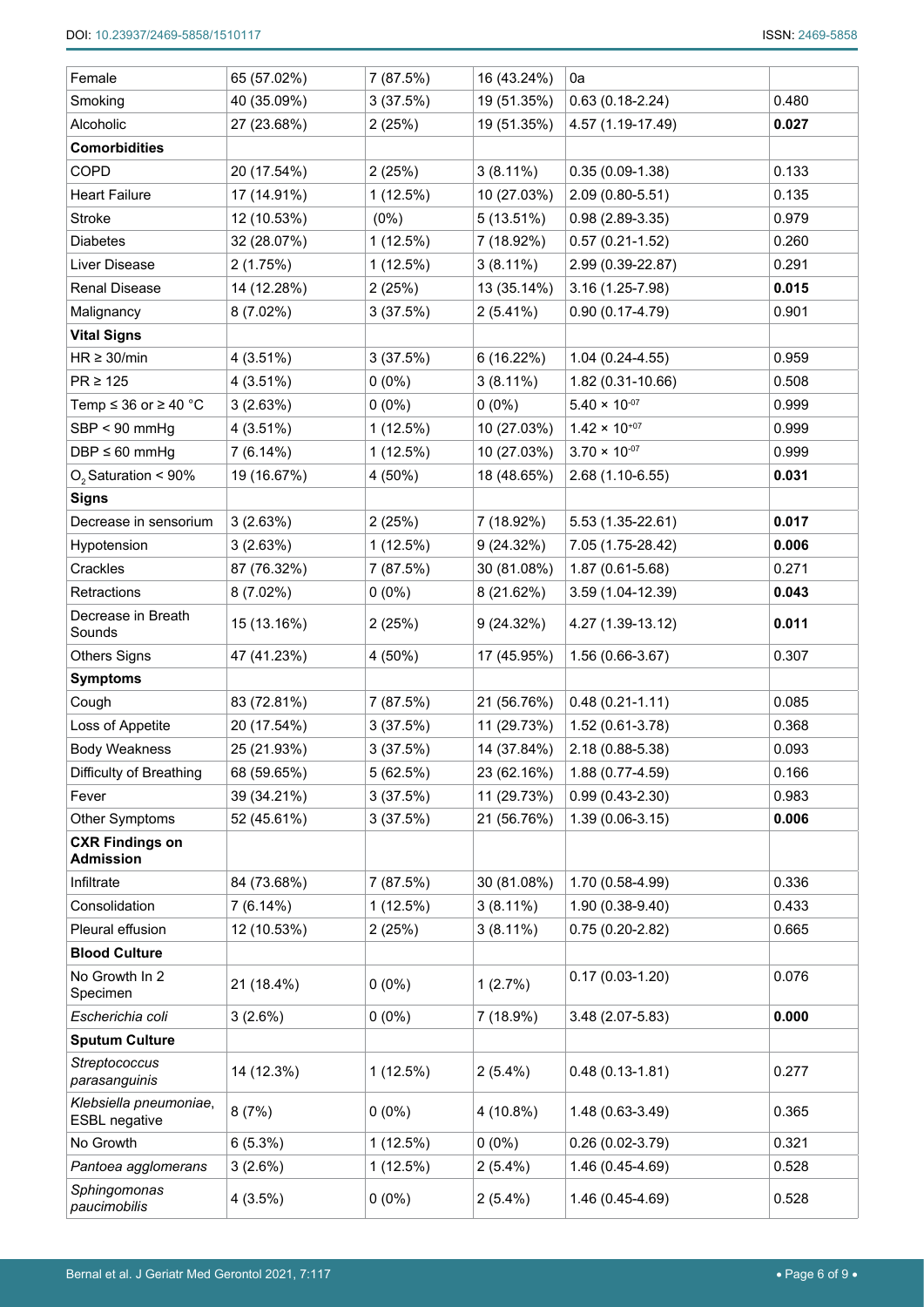| Acitenobacter<br>baumannii                | $5(4.4\%)$   | $0(0\%)$ | 1(2.7%)     | $0.71(0.12-4.34)$   | 0.709 |
|-------------------------------------------|--------------|----------|-------------|---------------------|-------|
| Enterobacter cloacae                      | 4(3.5%)      | $0(0\%)$ | 1(2.7%)     | $0.86(0.14-5.05)$   | 0.863 |
| <b>Mixed Pathogen</b>                     |              |          |             |                     |       |
| Bacteria + Bacteria                       | 4(3.5%)      | $0(0\%)$ | 4 (10.8%)   | 2.29 (1.07-4.87)    | 0.032 |
| <b>Pneumonia</b><br><b>Classification</b> |              |          |             |                     |       |
| Moderate Risk                             | 109 (95.61%) | 6(75%)   | 12 (32.43%) | 0a                  |       |
| High Risk                                 | 5(4.39%)     | 2(25%)   | 25 (67.57%) | 34.23 (12.25-95.64) | 0.000 |

p-value < 0.5-significant

ESBL (Extended spectrum beta-lactamase)

[[1](#page-8-0),[16](#page-8-17)]. In our study, only alcoholic drinking is associated with mortality risk. In the study of Chebib, et al. it stated that alcohol consumption has a dose dependent effect and for older drinkers, they are more at risk for severe type of pneumonia and in-hospital mortality when compared to non-drinkers [\[17\]](#page-8-18).

Pneumococcal vaccination and previous occupation was not stated in the history upon review of records of patients. The information could be useful in assessment of program implementation regarding the use of Pneumococcal vaccines among elderly and its effect in prevention of primary episode of community acquired pneumonia [\[6](#page-8-5),[18](#page-8-19)-[20](#page-8-20)].

Given that majority of elderly patients have multiple co-morbidities that increases their risk for pneumonia, this study showed that most of elderly admitted have diabetes, renal disease, heart failure as well as pulmonary tuberculosis and hypertension similar to other studies [[4](#page-8-3),[12](#page-8-11),[14](#page-8-21),[19](#page-8-22),[21](#page-8-23)-[23](#page-8-24)]. Among numerous underlying conditions evaluated, the study showed that renal disease has an increased risk for mortality among elderly with community acquired pneumonia. In a 2-year, prospective population-based cohort study of hospitalized elderly patients with pneumonia of Arnold, et al., it revealed that having renal disease, heart failure and staying in nursing home residence were associated with longer time in clinical stability, longer length of stay in hospital and higher mortality [[12](#page-8-11)]. Older adults have an impaired immunity owing to multiple factors such as immune senescence, chronic diseases, polypharmacy, malnutrition, and functional impairments which predisposes to infections like pneumonia.

The clinical manifestations of elderly with pneumonia stated in various literature were not limited to respiratory symptoms but usually presented with atypical symptoms such as body weakness, changes in sensorium, loss of appetite and can significantly increase the risk of mortality among elderly [[8-](#page-8-8)[9](#page-8-9),[16](#page-8-17),[22](#page-8-25),[24](#page-8-26)-[26\]](#page-8-14).

In study of Yoshikawa, et al. fever which is a cardinal sign or symptom of infection was observed only in one third of the elderly population [\[19](#page-8-22)]. There are also changes in lung physiology which predisposes elderly to pneumonia which includes decreased elastic recoil,

increased air trapping, decreased chest wall compliance and reduced respiratory muscle strength [\[27](#page-8-13)]. These factors would increase the work of breathing, however as one gets older, less respiratory, and fewer symptoms were reported since delirium and cognitive impairment became more prominent in advance age [[26\]](#page-8-14). This might be the reason wherein difficulty of breathing was observed more in patients less than 74 years old in the study. These atypical presentations may lead to diagnostic delays and may hinder appropriate intervention in elderly.

Upon admission, the presence of the following signs and symptoms such as decreased breath sounds, and retractions were noted to be significantly associated with mortality among elderly with pneumonia. As cited in the clinical practice guideline of community acquired pneumonia in immunocompetent adult in the Philippines, higher risk stratification was given to adult patients presented with decrease in sensorium, hypoxemia and/or hypotension [[10\]](#page-8-7). In addition, Lupisan, et al. identified that drowsiness and hypoxemia is an independent risk factors associated with mortality. Hence, the presence of these findings in an elderly would warrant a more aggressive treatment [[12\]](#page-8-11).

Elderly patients presented with a baseline oxygen level of less than 90% was associated with increased risk of mortality in our study which are also similar with other studies [[12](#page-8-11),[15](#page-8-12),[28\]](#page-8-15). In fact, oxygenation level was one of the criteria recommended by Myint, et al., when they develop SOAR (Systolic Blood Pressure, Oxygenation, Age and Respiratory Rate) Criteria as an alternative Pneumonia Severity Index for Elderly. Respiratory Failure is the leading cause of Death among patients with pneumonia [[29\]](#page-8-16).

In our study, there was no association of chest X-ray findings to mortality among elderly patients with pneumonia. This is in contrast to a study done by Mangen, et al. which showed that radiographically confirmed pneumonia has a two-fold higher mortality risk than those without radiographically non-confirmed pneumonia. Plus, poor film quality of standard chest radiograph was seen in elderly may well be because of patient's poor cognitive status, poor muscle strength,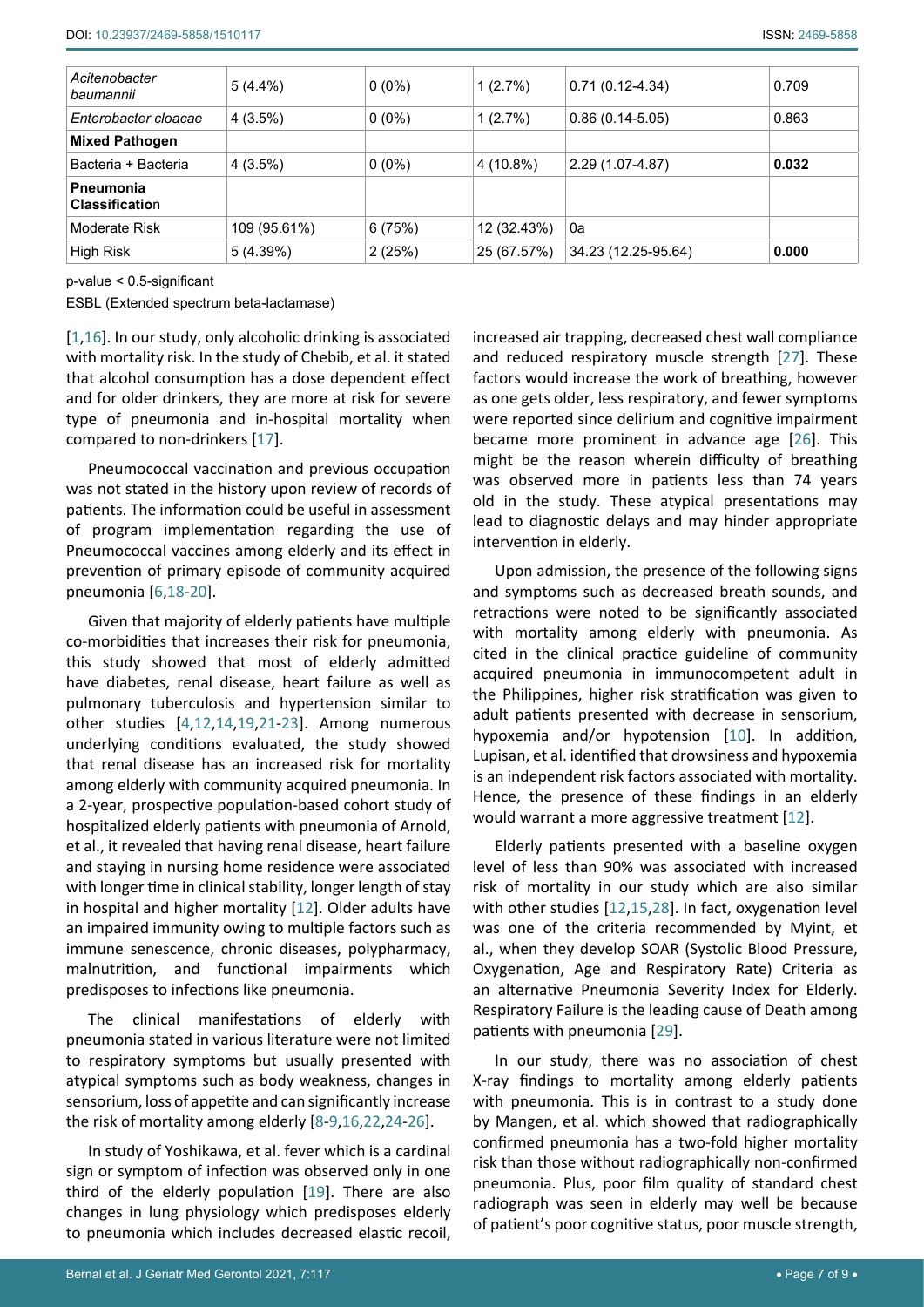and inability to take care of posture during the procedure [[8](#page-8-8)]. Some elderly patients have multiple co-morbidities and chest wall abnormalities which can complicate the interpretation of chest radiographs. Our study revealed normal chest x-ray findings present in 6.28% of patients. As cited by Gonzalez, et al., up to 30% of cases radiologic signs might not be evident especially in elderly with neutropenia and dehydration. Thus, when clinical findings of pneumonia are highly suspected, it is recommended to repeat radiography at 24-48 hours [[18](#page-8-19)].

Majority of the studies identified the most common etiologic agent in sputum culture in elderly patients with community acquired pneumonia is Streptococcus pneumoniae. However, this was not seen in our study. The most common isolated pathogen is Streptococcus parasanguinis which may be a contaminant, followed by Klebsiella pneumoniae and other gram-negative bacilli. In Philippines antimicrobial resistance surveillance program annual report 2018,the most common pathogen in respiratory isolates was Klebsiella pneumoniae, Pseudomonas aeruginosa and Acinetobacter baumannii [[30](#page-8-27)]. Same pathogens were also identified in the study of Han, et al. [\[15\]](#page-8-12). Additionally, Azmi, et al., identified that Klebsiella pneumoniae is a typical community acquired pneumonia pathogen in Asia Pacific [\[11](#page-8-10)]. This was also seen in studies by Song, et al., that Klebsiella pneumoniae was endemic in countries like Taiwan, Malaysia, Thailand, India, and therefore the Philippines (all > 10% of total CAP cases), which showed a stark contrast to East Asian countries (usually 5%) [[7](#page-8-6)]. Both Klebsiella pneumoniae and Acinetobacter were identified frequently as mixed pathogen infections in our study which is associated with mortality risk. The presence of bacterial co-infection was usually seen among older patients with multiple co-morbid conditions [[8](#page-8-8)].

The different pathogens, sputum cultures with no growth and no specimen for cultures obtained in our study may indicate poor specimen collection on majority of elderly patients since most of them have swallowing disorders, decrease cough reflex and cognitive impairment that hinder proper specimen collection [[8](#page-8-8),[9\]](#page-8-9). Elderly has an increased risk for pharyngeal micro aspirations which aid in colonization of gram-negative bacilli and other uncommon organisms in pharynx [\[18](#page-8-19)]. The 2018 Longitudinal Study on Aging and Health in the Philippines also revealed that older Filipinos have a poor level of oral health as indicated by the low number of natural teeth and lack of dentures. This factor may additionally contribute to susceptibility to pneumonia.

The study revealed that Escherichia coli in blood culture is associated with increase risk in mortality among elderly with pneumonia. The most common isolated organism in blood culture is Escherichia coli, Micrococcus and Staphylococcus. In Philippine

antimicrobial resistance surveillance program annual report of 2018 [[30\]](#page-8-27), the most common pathogen isolated in blood was Coagulase negative Staphylococcus, Staphylococcus aureus and Micrococcus sp. which was similar to the study.

Pneumonia in the elderly happens fast and the prognosis is poor, and elderly are susceptible to moderate to severe pneumonia. The mortality rate of CAP moderate to severe in our study is 23.37%. The mortality rate for severe pneumonia is as high as 20%in the United States [\[31](#page-8-28)] and the reported mortality rates varied between 12% in Malaysia and 30% in Indonesia, depending on the country, study population, and hospitalization [\[7\]](#page-8-6).

## **Conclusion**

Elderly patients have different demographic profile and clinical characteristics which makes them susceptible to CAP infection. The study revealed prevalence of CAP in elderly was 5% in our institution. It is important also to take note of the risk factors associated to mortality. The presence of these factors serves as indication for immediate referral and aggressive management. This study serves as a baseline study in the Philippines and aims to provide information on elderly patients with community acquired pneumonia.

#### **Limitations**

The study is underpowered due to small study population taken. This can be a reason why some risk factors which are significant in large population research were not significant in present study. Study did not include laboratory parameters and pneumonia severity indexes which might provide additional association to risk factors of mortality among elderly with community acquired pneumonia. It also did not include antimicrobial resistance profile of the pathogens identified. These may provide additional information regarding commonly identified pathogen per age group and its proper antibiotic guidance based on available antibiogram of the institution. Despite these limitations, the data generated from this study may contribute to the CAP data in the Philippines.

#### **Acknowledgement**

The authors would like to thank Quirino Memorial Medical Center for allowing us to access data for the purpose of this research. We would like to thank the Research and Ethics Committee of Quirino Memorial Medical Center for approval to undertake this study. We would like to thank the experts who participated and provided input during conceptualization and finalization of the study.

#### **Conflict of Interest**

None.